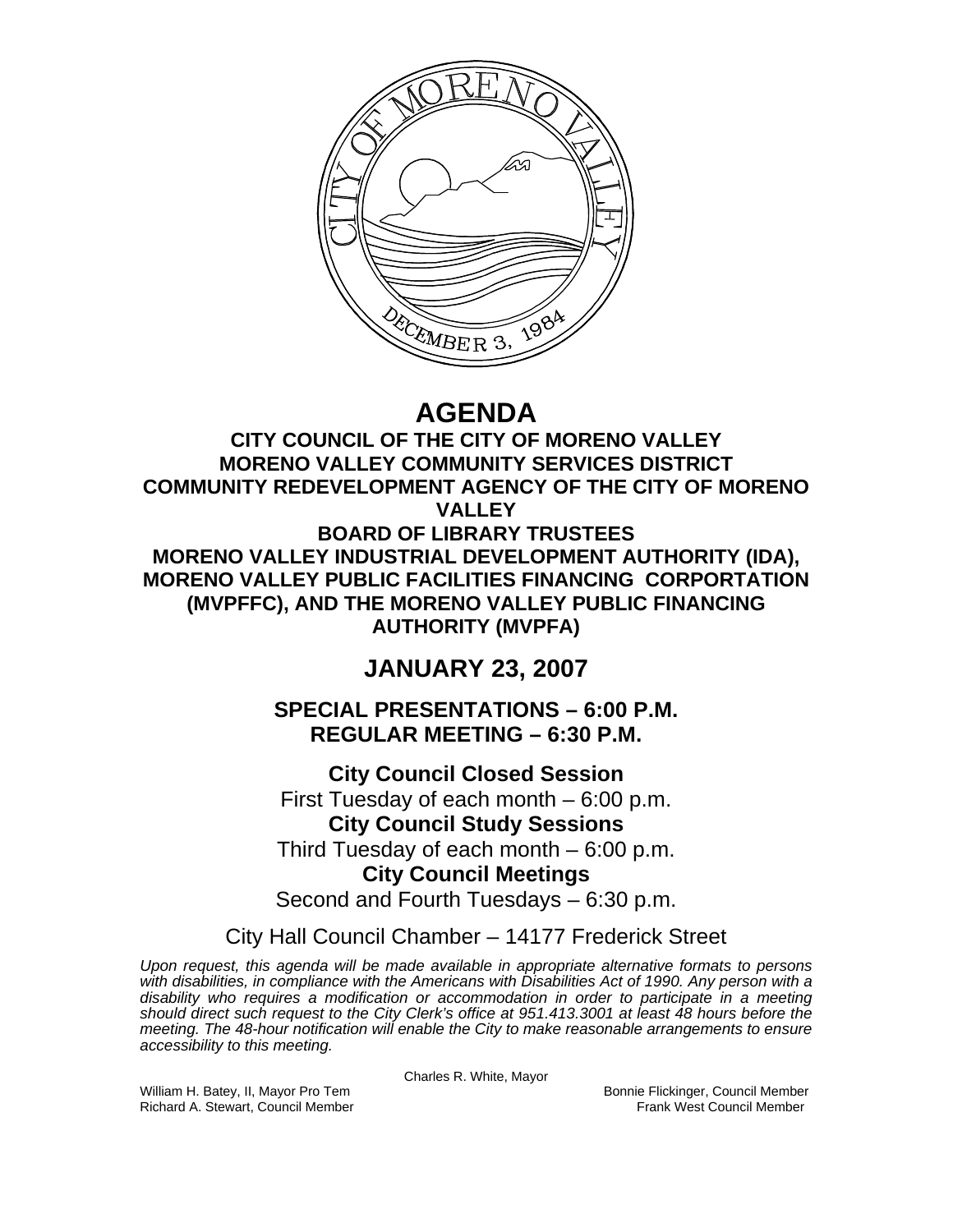### **AGENDA CITY COUNCIL OF THE CITY OF MORENO VALLEY JANUARY 23, 2007**

# **CALL TO ORDER**

# SPECIAL PRESENTATIONS – 6:00 p.m.

- 1. Firefighter of the Year 2006 Fire Marshal Abdul Ahmad
- 2. Employee of the Quarter John Strickler
- 3. Flag Set and Memorial Framed Print by Vietnam Veterans of America, Chapter 47
- 4. Police Department Traffic Unit Award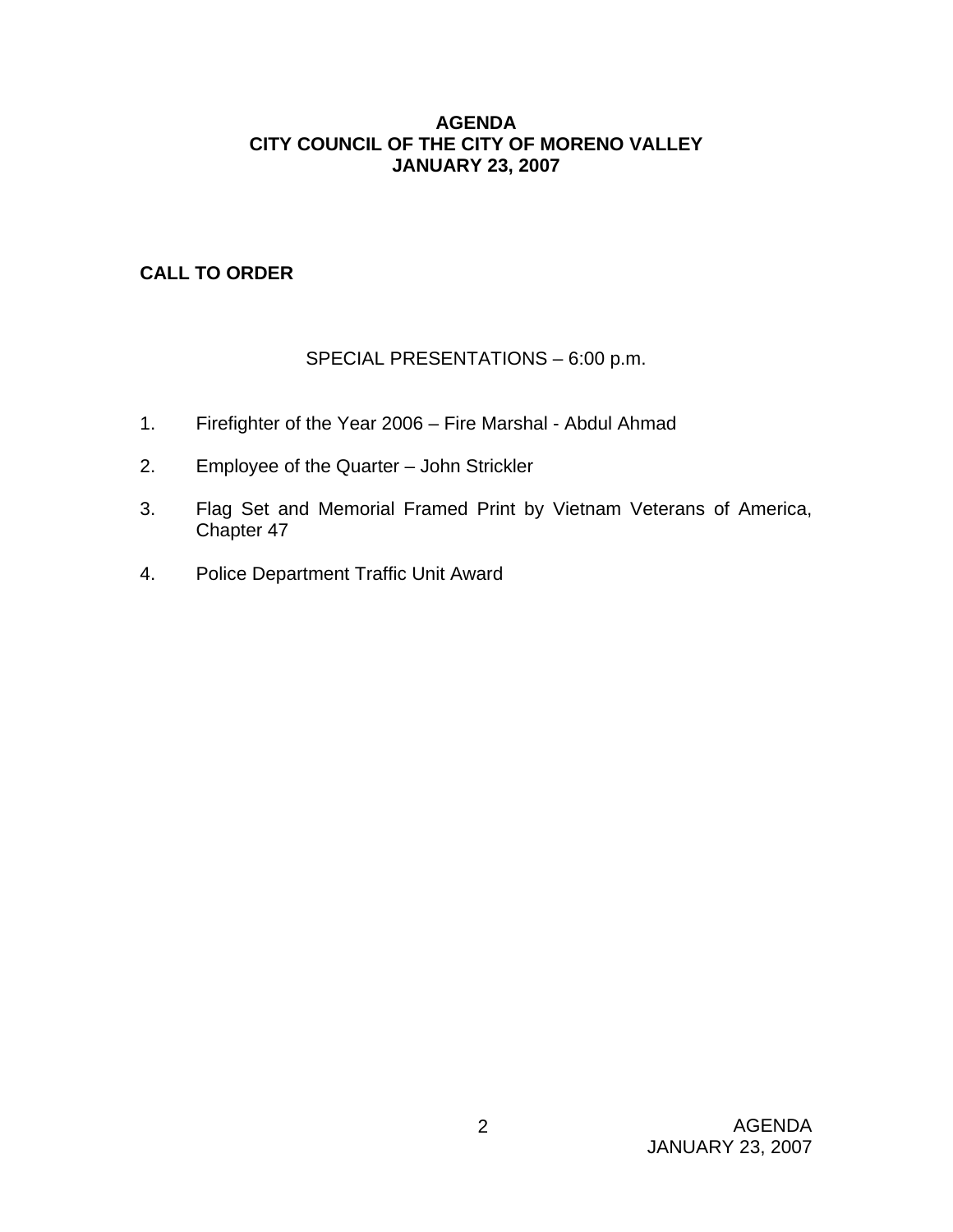#### **AGENDA JOINT MEETING OF THE CITY COUNCIL OF THE CITY OF MORENO VALLEY MORENO VALLEY COMMUNITY SERVICES DISTRICT COMMUNITY REDEVELOPMENT AGENCY OF THE CITY OF MORENO VALLEY, AND BOARD OF LIBRARY TRUSTEES**

### **REGULAR MEETING - 6:30 P.M. JANUARY 23, 2007**

**CALL TO ORDER** (Joint Meeting of the City Council, Community Services District, Community Redevelopment Agency, and Board of Library Trustees actions taken at the Joint Meeting are those of the Agency indicated on each Agenda item)

### **PLEDGE OF ALLEGIANCE**

**INVOCATION** – Dr. Dale Lacquement, Faith Baptist Church

### **ROLL CALL**

#### **INTRODUCTIONS**

PUBLIC COMMENTS **ON MATTERS ON THE AGENDA** WILL BE TAKEN UP AS THE ITEM IS CALLED FOR BUSINESS, BETWEEN STAFF'S REPORT AND CITY COUNCIL DELIBERATION (SPEAKER SLIPS MAY BE TURNED IN UNTIL THE ITEM IS CALLED FOR BUSINESS.)

PUBLIC COMMENTS **ON MATTERS NOT ON THE AGENDA** UNDER THE JURISDICTION OF THE CITY COUNCIL WILL BE HEARD PRIOR TO CITY COUNCIL REPORTS AND CLOSING COMMENTS. IN THE EVENT THAT THE AGENDA ITEM FOR SUCH PUBLIC COMMENTS HAS NOT BEEN CALLED BY 9:00 P.M., IT SHALL BE CALLED AS THE NEXT ITEM OF BUSINESS FOLLOWING THE CONCLUSION OF ANY ITEM BEING HEARD AT 9:00 P.M. Those wishing to speak should submit a BLUE speaker slip to the Bailiff. There is a three-minute limit per person. All remarks and questions shall be addressed to the presiding officer or to the City Council and not to any individual Council member, staff member or other person.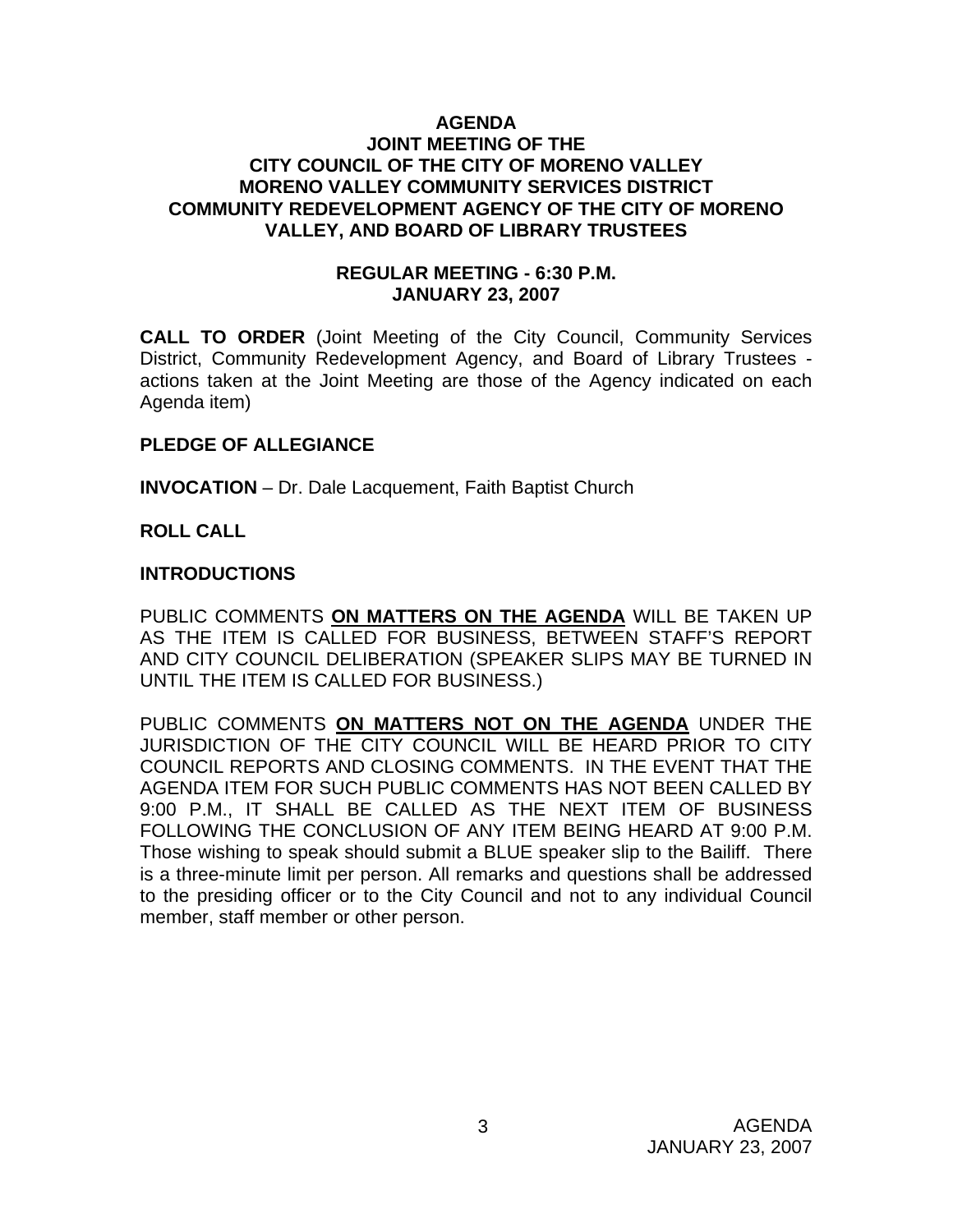### **JOINT CONSENT CALENDARS (SECTIONS A-D)**

All items listed under the Consent Calendars, Sections A, B, C, and D are considered to be routine and non-controversial, and may be enacted by one motion unless a member of the Council, Community Services District, Redevelopment Agency or the Board of Library Trustees requests that an item be removed for separate action. The motion to adopt the Consent Calendars is deemed to be a separate motion by each Agency and shall be so recorded by the City Clerk. Items withdrawn for report/discussion will be heard after public hearing items.

### **A. CONSENT CALENDAR** - **CITY COUNCIL**

- A1. ORDINANCES FIRST READING BY TITLE ONLY Recommendation: Waive reading of all Ordinance Introductions and read by title only.
- A2. CITY COUNCIL REPORTS ON REIMBURSABLE ACTIVITIES (Report of: City Clerk's Department) Recommendation: Receive and file.
- A3. MINUTES REGULAR MEETING OF JANUARY 9, 2007 (Report of: City Clerk's Department) Recommendation: Receive as submitted.
- A4. WARRANT REPORT NOVEMBER 30, 2006 (Report of: Finance Department) Recommendation: Adopt Resolution No. 2007-05, approving the Warrant Report, dated November 2006, in the total amount of \$14,223,701.31.

### Resolution No. 2007-05

 A Resolution of the City Council of the City of Moreno Valley, California, Approving the Warrant Report Dated November 30, 2006

A5. REVIEW AND CONTINUE THE EMERGENCY ACTION REGARDING THE DESIGN AND CONSTRUCTION OF THE MORENO VALLEY UTILITIES (MVU) 115 KILOVOLT (KV) SUBSTATION AND SWITCHYARD FACILITY (Report of: Public Works Department) Recommendation: Review and continue the Emergency Action taken by the Council during the September 26, 2006 Council Meeting under Resolution 2006-113 Making Findings of an Emergency and Authorizing the Execution of the Design-Build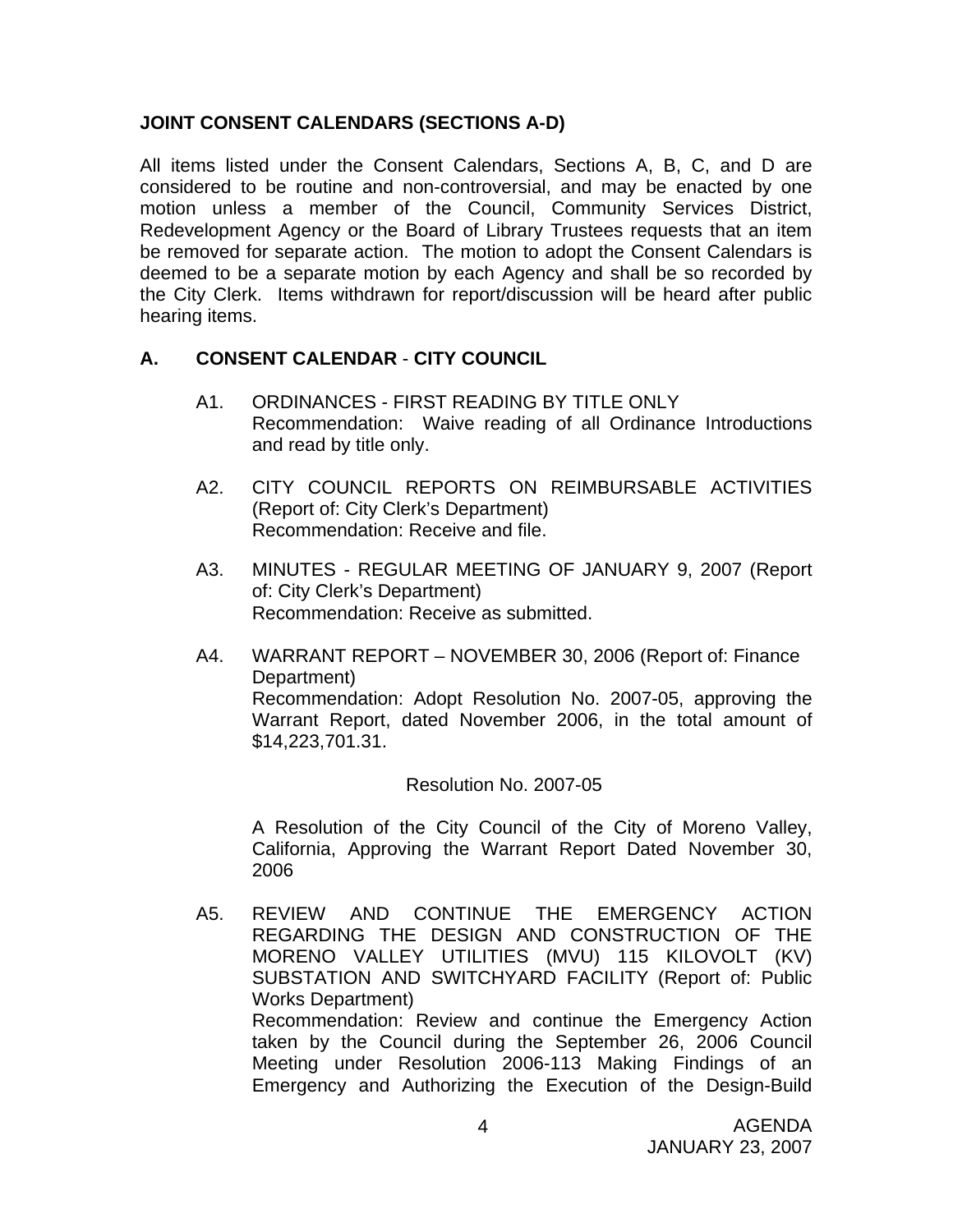Agreement for the Moreno Valley Utilities Substation and Switchyard Project between the City of Moreno Valley, as Owner, and ABB, Inc., a Delaware Corporation, as Design-Builder in accordance with Public Contract Code Sections 20168, 22050, and Government Code Section 5956.

- A6. NOTICE OF COMPLETION AND ACCEPTANCE OF IRONWOOD AVENUE SIDEWALK IMPROVEMENTS, BAYLESS STREET TO WEBB STREET PROJECT NO. 05-12272220 (Report of: Public Works Department) Recommendation:
	- 1. Ratify Contract Change Order No. 1 (Final);
	- 2. Accept the work as complete for Ironwood Avenue Sidewalk Improvements, Bayless Street to Webb Street constructed by Elite Bobcat Services, Inc., 1320 E. Sixth Street, Suite 100, Corona, CA 92879;
	- 3. Direct the City Clerk to record the Notice of Completion within ten (10) calendar days at the office of the County Recorder of Riverside County, as required by Section 3093 of the California Civil Code;
	- 4. Authorize the Director of Finance to release the retention to Elite Bobcat Services, Inc. thirty-five (35) calendar days after the date of recordation of the Notice of Completion, if no claims are filed against the project; and
	- 5. Accept the improvements into the City's maintained road system.
- A7. ADOPT THE RESOLUTION TO DECLINE THE OFFER OF DEDICATION FOR ROADWAY PURPOSES, IF THE OFFER EXISTS, EXCLUDING ANY EASEMENTS, FOR THE UNIMPROVED PORTION OF PETTIT STREET FROM IRONWOOD AVENUE TO APPROXIMATELY 710 FEET NORTH (Report of: Public Works Department) Recommendation:
	- 1. Approve and adopt Resolution No. 2007-06, Decline the Offer of Dedication for Roadway Purposes, if the offer exists, excluding any easements, for the unimproved portion of Pettit Street from Ironwood Avenue to approximately 710 feet north; and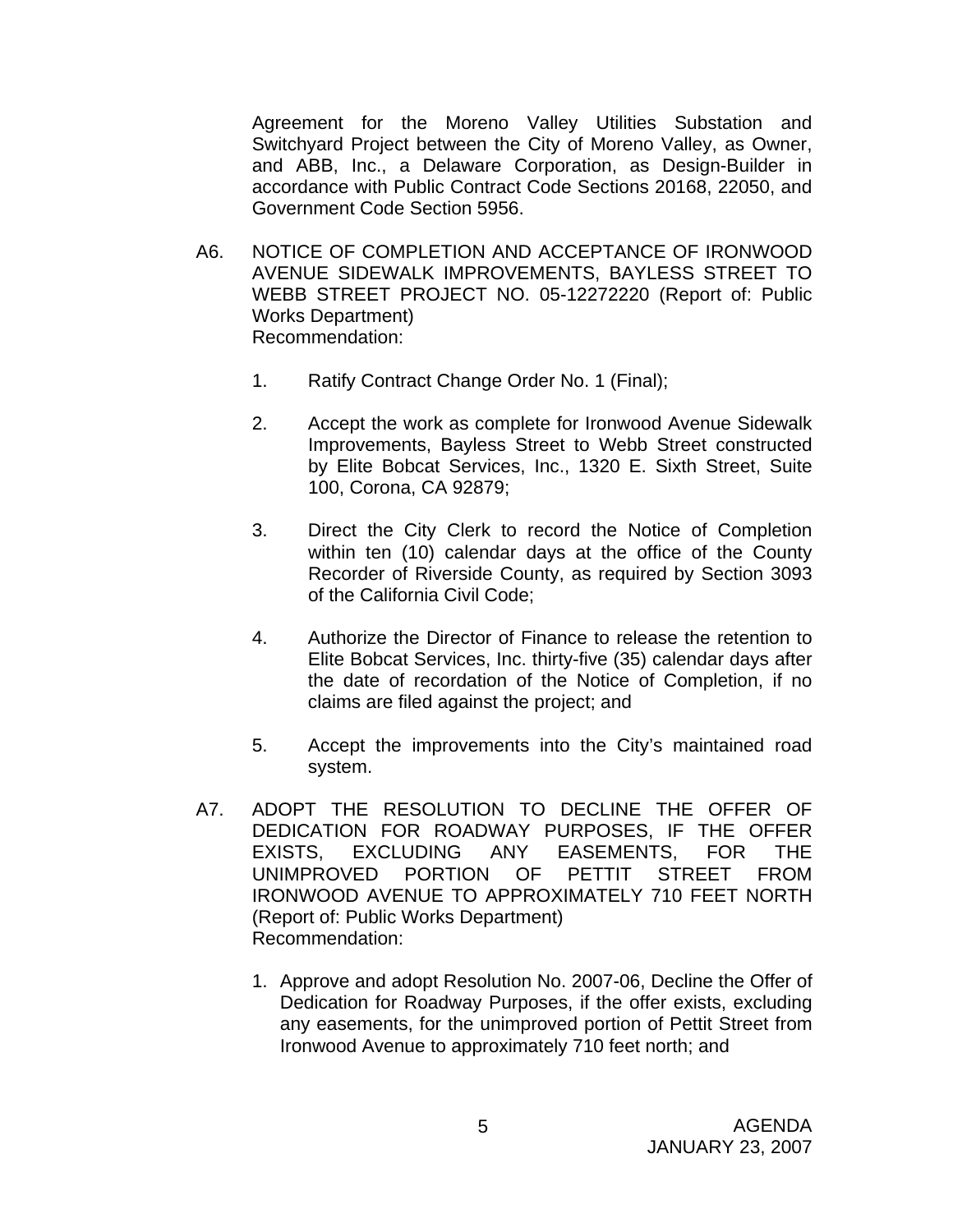#### Resolution No. 2007-06

A Resolution of the City Council of the City of Moreno Valley, California, Declining the Offer of Dedication for Roadway Purposes, if the Offer Exists, Excluding any Easements, for the Unimproved Portion of Pettit Street from Ironwood Avenue to Approximately 710 Feet North

- 2. Direct the City Clerk to certify said resolution and transmit a copy of the resolution to the County Recorder's office for recordation
- A8. AUTHORIZATION TO AWARD THE CONSTRUCTION CONTRACT FOR THE SOLAR POWERED FLASHING BEACONS AND SPEED FEEDBACK SIGNS AT VARIOUS SCHOOL SITES. PROJECT NO. 06-12566624 (Report of: Public Works Department) Recommendation:
	- 1. Award the construction contract for the Solar Powered Flashing Beacons and Speed Feedback Signs at Various School Sites to TDS Engineering, 2899 Agoura Road, Suite 171, Westlake Village, California 91361, the lowest responsible bidder;
	- 2. Authorize the Mayor to execute a contract with TDS Engineering;
	- 3. Authorize the Finance Director to issue a Purchase Order for TDS Engineering in the amount of \$119,772.00 (\$108,884.00 base bid amount, plus 10% contingency) when the contract has been signed by all parties (Account No. 06-12566624); and
	- 4. Authorize the Public Works Director to execute any subsequent change orders to the contract with TDS Engineering up to, but not exceeding, the Purchase Order contingency authorized for the base bid amount of \$10,888.00
- A9. 2007 COUNCIL COMMITTEE PARTICIPATION APPOINTMENTS (Report of: City Clerk's Department) Recommendation: Approve appointments to the various committees and regional bodies as recommended in the 2007 Council Committee Participation list submitted by Mayor Charles. R. White.
- A10. ORDINANCE NO. 733 AN ORDINANCE OF THE CITY COUNCIL OF THE CITY OF MORENO VALLEY, CALIFORNIA, APPROVING PA06-0098 (ZONE CHANGE) TO CHANGE THE LAND USE FROM OFFICE TO R15 FOR APPROXIMATELY 4.28 ACRES ON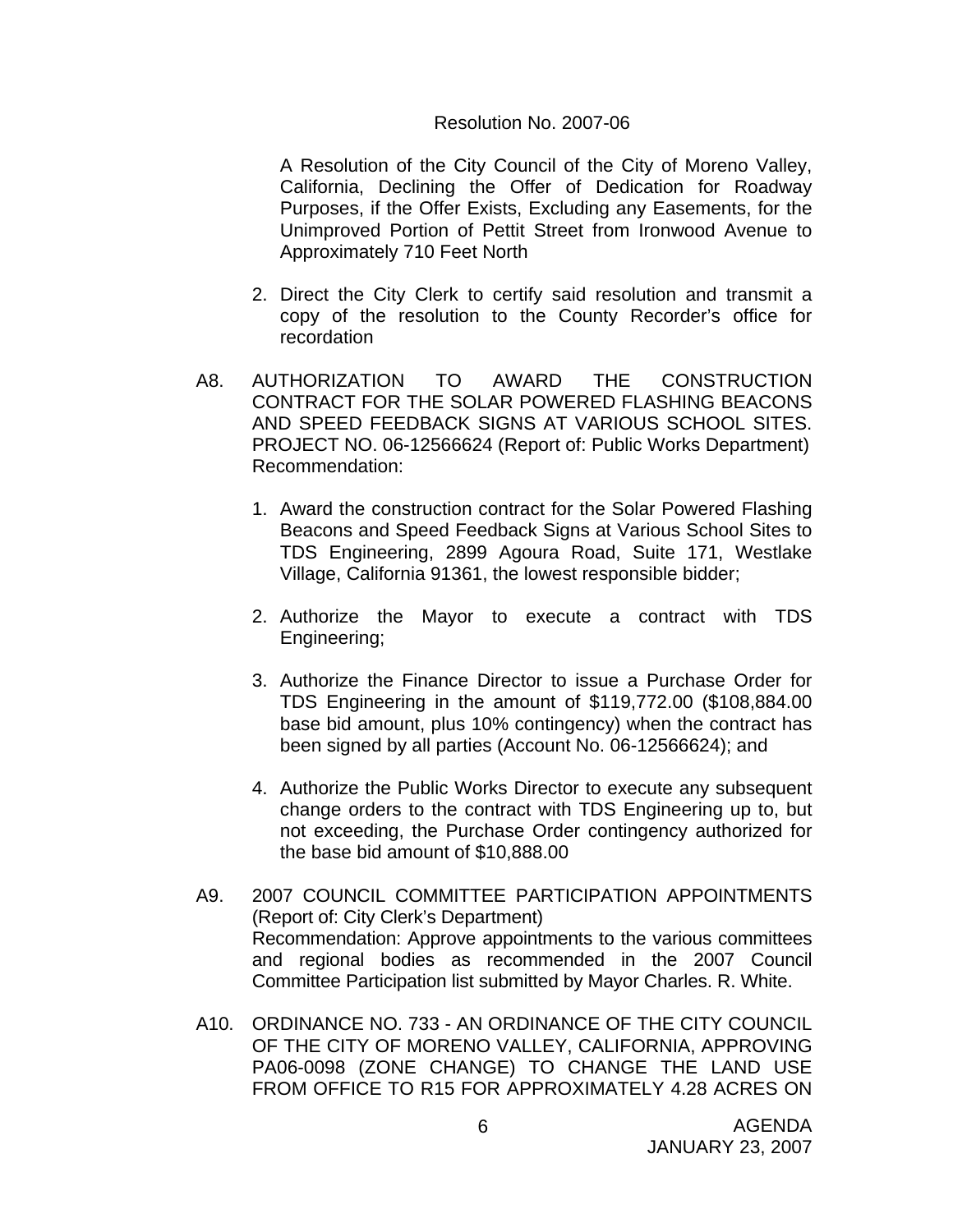ASSESSOR'S PARCEL NUMBERS 484-231-015 AND 484-231- 016 LOCATED AT THE EAST SIDE OF PERRIS BOULEVARD, SOUTH OF CACTUS AVENUE AND NORTH OF DELPHINIUM AVENUE (RECEIVED FIRST READING AND INTRODUCTION ON JANUARY 9, 2007 ON A 5-0 VOTE) (Report of: Community Development Department) Recommendation: Adopt Ordinance No. 733

#### Ordinance No. 733

 An Ordinance of the City Council of the City of Moreno Valley, California, Approving PA06-0098 (Zone Change) to Change the Land Use from Office to R15 for Approximately 4.28 Acres on Assessor's Parcel Numbers 484-231-015 and 484-231-016 Located at the East Side of Perris Boulevard, South of Cactus Avenue and North of Delphinium Avenue

- A11. TRACT 30318 SPORTS PARK 2<sup>ND</sup> AMENDMENT TO AGREEMENT FOR PARK IMPROVEMENTS (TIME EXTENSION), EAST OF LASSELLE STREET, SOUTH OF KRAMERIA AVENUE IN THE MORENO VALLEY RANCH SPECIFIC PLAN AREA, DEVELOPER – EMPIRE LAND, LLC, ONTARIO, CA (CONTINUED FROM JANUARY 9, 2007) (Report of: Public Works Department) Recommendation: Continue item to February 13, 2007 City Council Meeting
- A12. AUTHORIZATION TO AWARD THE CONSTRUCTION CONTRACT FOR ROUGH GRADING AND MORENO BEACH ACCESS IMPROVEMENTS FOR THE MORENO VALLEY SUBSTATION AND SWITCH YARD, PROJECT NO. 06-60161026 (Report of: Public Works Department) Recommendation:
	- 1. Adopt the plans and specifications for the Rough Grading and Moreno Valley Beach Access Improvements, that are on file in the Office of the City Engineer;
	- 2. Award the construction contract for the Rough Grading and Moreno Beach Access Improvements for the Moreno Valley Substation and Switch Yard to Laird Construction Co., 9460 Lucas Ranch Road, Rancho Cucamonga, CA, the lowest responsible bidder;
	- 3. Authorize the Mayor to execute a contract with Laird Construction Co.;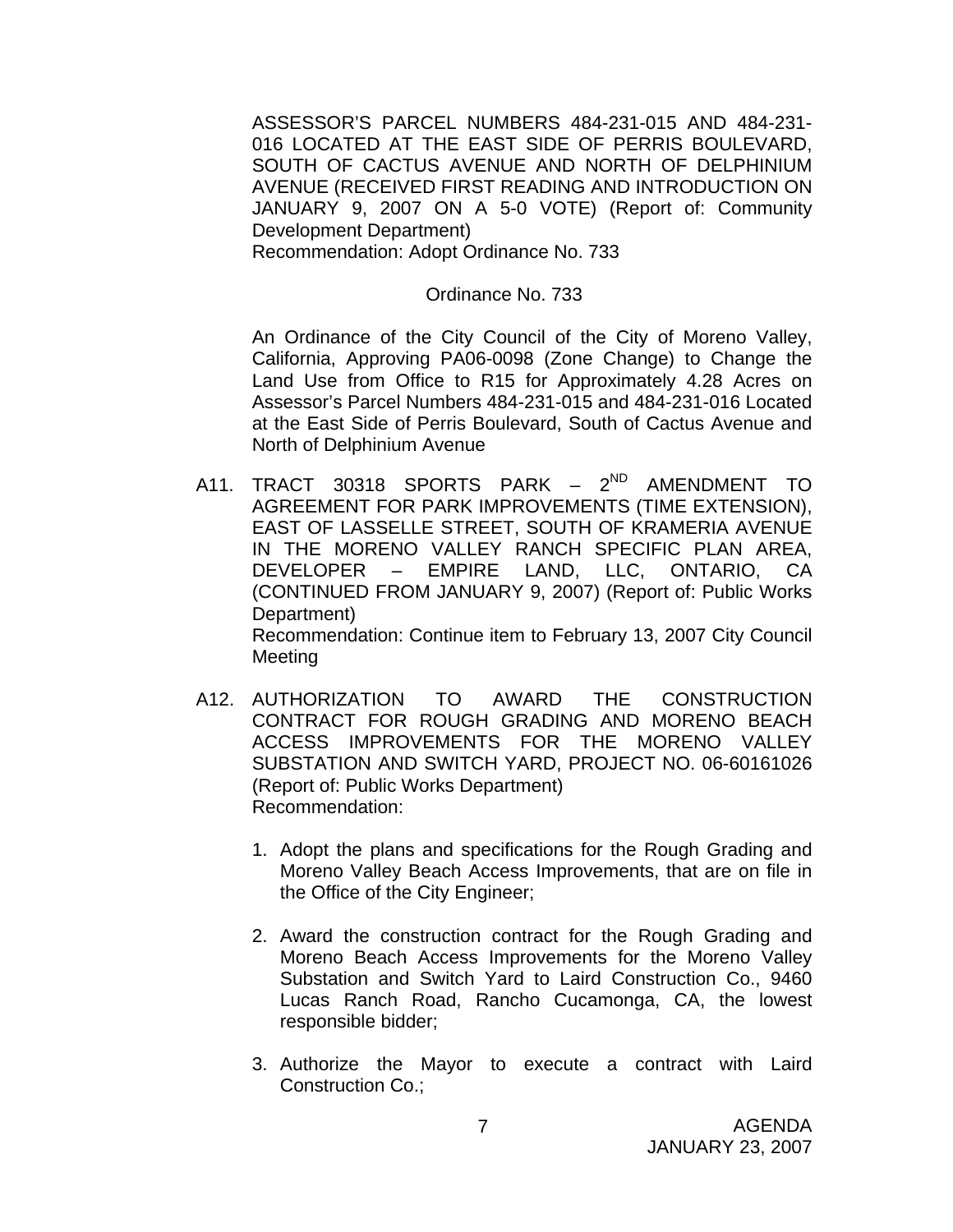- 4. Authorize the Finance Director to issue a Purchase Order for Laird Construction Co. in the amount of \$184,486.50 (\$167,715.00 base bid amount plus 10% contingency) when the contract has been signed by all parties (Account No. 06- 60161026); and
- 5. Authorize the City Engineer to execute any subsequent change orders to the contract with Laird Construction Co., up to but not to exceed the Purchase Order contingency authorized for the base bid amount of \$16,771.50.
- A13. RATIFICATION OF PURCHASE OF ELECTRICAL CABLE FOR SUBSTATION FEEDER PROJECT (Report of: Public Works Department) Recommendation: Ratify the City Manager's decision to award Purchase Order No. 32779 to OneSource Distributors, Inc., 3951 Oceanic Drive, Oceanside, California 92056, for electrical cabling and switches necessary to complete the electric distribution infrastructure for the Moreno Valley Substation.

### **B. CONSENT CALENDAR** - **COMMUNITY SERVICES DISTRICT**

- B1. ORDINANCES FIRST READING BY TITLE ONLY Recommendation: Waive reading of all Ordinance Introductions and read by title only.
- B2. MINUTES REGULAR MEETING OF JANUARY 9, 2007 (Report of: City Clerk's Department) Recommendation: Receive as submitted.

# **C. CONSENT CALENDAR** - **COMMUNITY REDEVELOPMENT AGENCY**

- C1. ORDINANCES FIRST READING BY TITLE ONLY Recommendation: Waive reading of all Ordinance Introductions and read by title only.
- C2. LOAN AGREEMENT WITH THE COMMUNITY REDEVELOPMENT AGENCY OF THE CITY OF MORENO VALLEY (Report of: Economic Development Department) Recommendation: Approve the Loan Agreement between the City of Moreno Valley and the Community Redevelopment Agency of the City of Moreno Valley.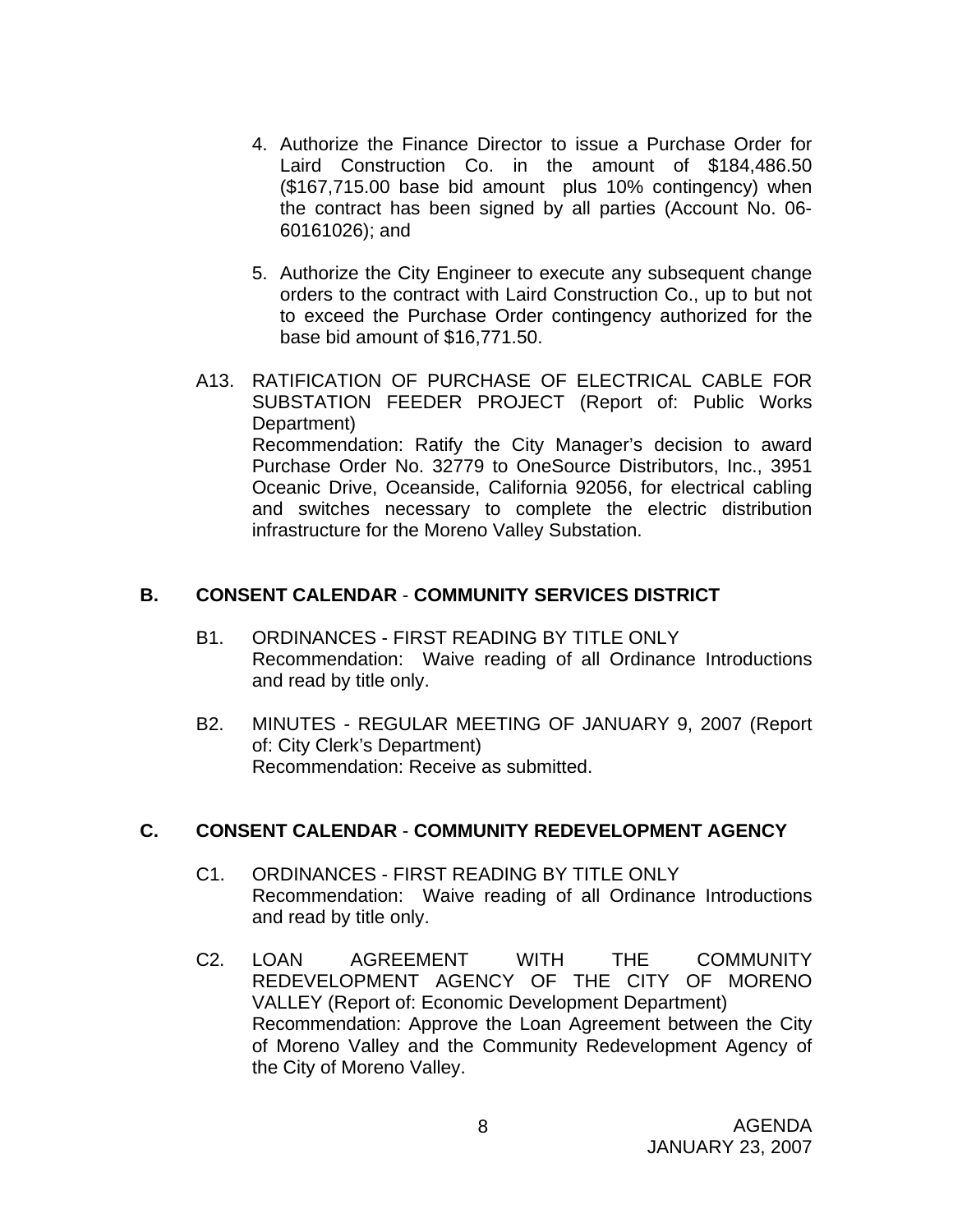C3. MINUTES - REGULAR MEETING OF JANUARY 9, 2007 (Report of: City Clerk's Department) Recommendation: Receive as submitted.

### **D. CONSENT CALENDAR** - **BOARD OF LIBRARY TRUSTEES**

- D1. ORDINANCES FIRST READING BY TITLE ONLY Recommendation: Waive reading of all Ordinance Introductions and read by title only.
- D2. MINUTES REGULAR MEETING OF JANUARY 9, 2007 (Report of: City Clerk's Department) Recommendation: Receive as submitted.

### **ADJOURNMENT OF CITY COUNCIL MEETING TO REGULAR MEETING OF THE MORENO VALLEY INDUSTRIAL DEVELOPMENT AUTHORITY (IDA)**

### **REGULAR MEETING OF THE MORENO VALLEY INDUSTRIAL DEVELOPMENT AUTHORITY (IDA)**

CALL TO ORDER

ROLL CALL

PUBLIC COMMENTS **ON MATTERS ON THE AGENDA** WILL BE TAKEN UP AS THE ITEM IS CALLED FOR BUSINESS, BETWEEN STAFF'S REPORT AND CITY COUNCIL DELIBERATION (SPEAKER SLIPS MAY BE TURNED IN UNTIL THE ITEM IS CALLED FOR BUSINESS.) Those wishing to speak should submit a BLUE speaker slip to the Bailiff. There is a three-minute limit per person. All remarks and questions shall be addressed to the presiding officer or to the City Council and not to any individual Council member, staff member or other person.

### **ADJOURNMENT OF MORENO VALLEY INDUSTRIAL DEVELOPMENT AUTHORITY (IDA) TO REGULAR MEETING OF THE MORENO VALLEY PUBLIC FACILITIES FINANCING CORPORATION (MVPFFC)**

# **REGULAR MEETING OF THE MORENO VALLEY PUBLIC FACILITIES FINANCING CORPORATION (MVPFFC)**

CALL TO ORDER

ROLL CALL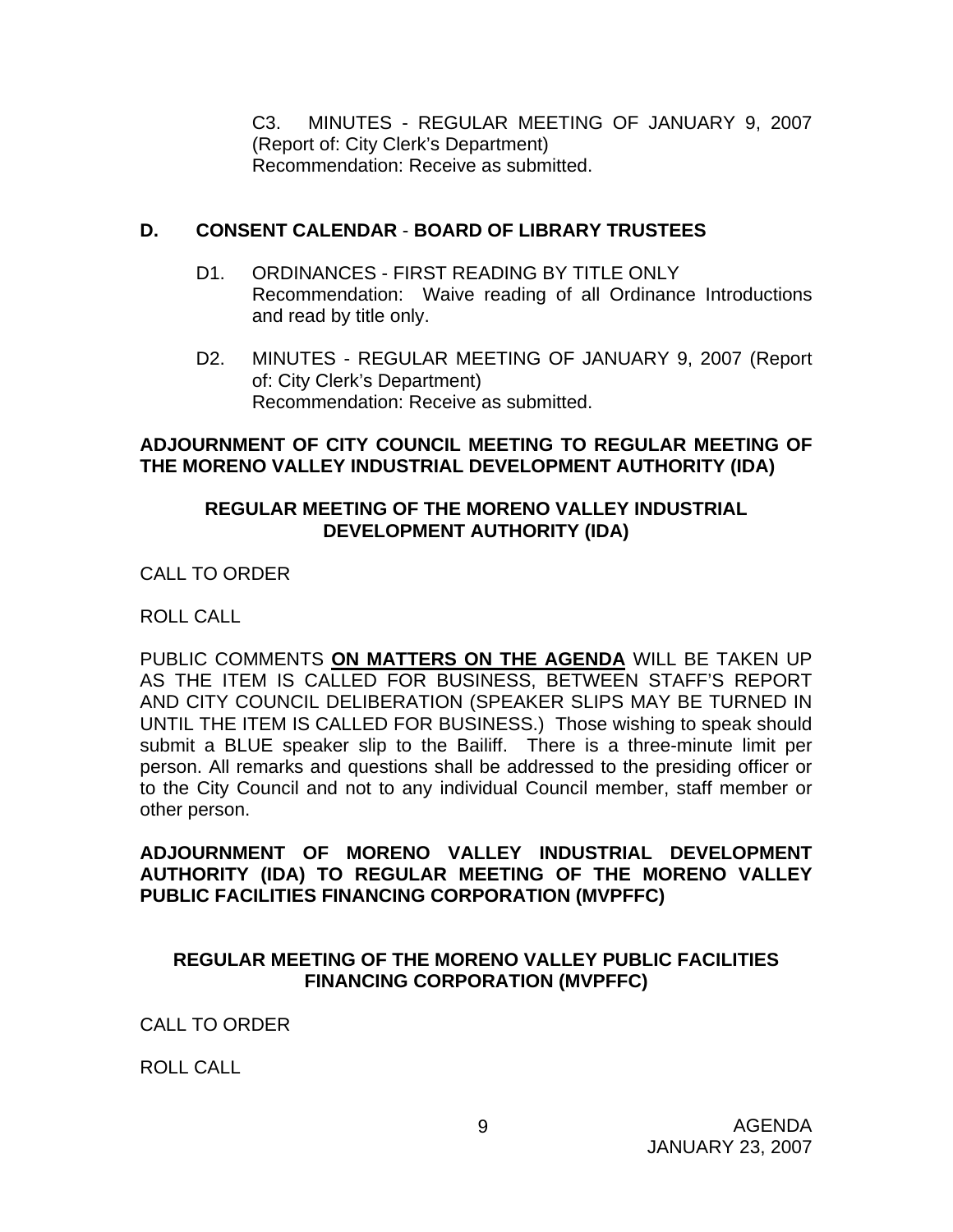PUBLIC COMMENTS **ON MATTERS ON THE AGENDA** WILL BE TAKEN UP AS THE ITEM IS CALLED FOR BUSINESS, BETWEEN STAFF'S REPORT AND CITY COUNCIL DELIBERATION (SPEAKER SLIPS MAY BE TURNED IN UNTIL THE ITEM IS CALLED FOR BUSINESS.) Those wishing to speak should submit a BLUE speaker slip to the Bailiff. There is a three-minute limit per person. All remarks and questions shall be addressed to the presiding officer or to the City Council and not to any individual Council member, staff member or other person.

### **ADJOURNMENT OF THE MORENO VALLEY PUBLIC FACILITIES FINANCING CORPORATION (MVPFFC) TO REGULAR MEETING OF THE MORENO VALLEY PUBLIC FINANCING AUTHORITY (MVPFA)**

### **REGULAR MEETING OF THE MORENO VALLEY PUBLIC FINANCING AUTHORITY (MVPFA)**

# CALL TO ORDER

ROLL CALL

PUBLIC COMMENTS **ON MATTERS ON THE AGENDA** WILL BE TAKEN UP AS THE ITEM IS CALLED FOR BUSINESS, BETWEEN STAFF'S REPORT AND CITY COUNCIL DELIBERATION (SPEAKER SLIPS MAY BE TURNED IN UNTIL THE ITEM IS CALLED FOR BUSINESS.) Those wishing to speak should submit a BLUE speaker slip to the Bailiff. There is a three-minute limit per person. All remarks and questions shall be addressed to the presiding officer or to the City Council and not to any individual Council member, staff member or other person.

1. MINUTES - SPECIAL MEETING OF DECEMBER 12, 2006 (Report of: City Clerk's Department) Recommendation: Approve as submitted.

### **ADJOURNMENT**

**RECONVENE JOINT MEETING OF THE CITY COUNCIL OF THE CITY OF MORENO VALLEY, MORENO VALLEY COMMUNITY SERVICES DISTRICT, AND THE COMMUNITY REDEVELOPMENT AGENCY OF THE CITY OF MORENO VALLEY**

### **E. PUBLIC HEARINGS**

Questions or comments from the public on a Public Hearing matter are limited to five minutes per individual and must pertain to the subject under consideration.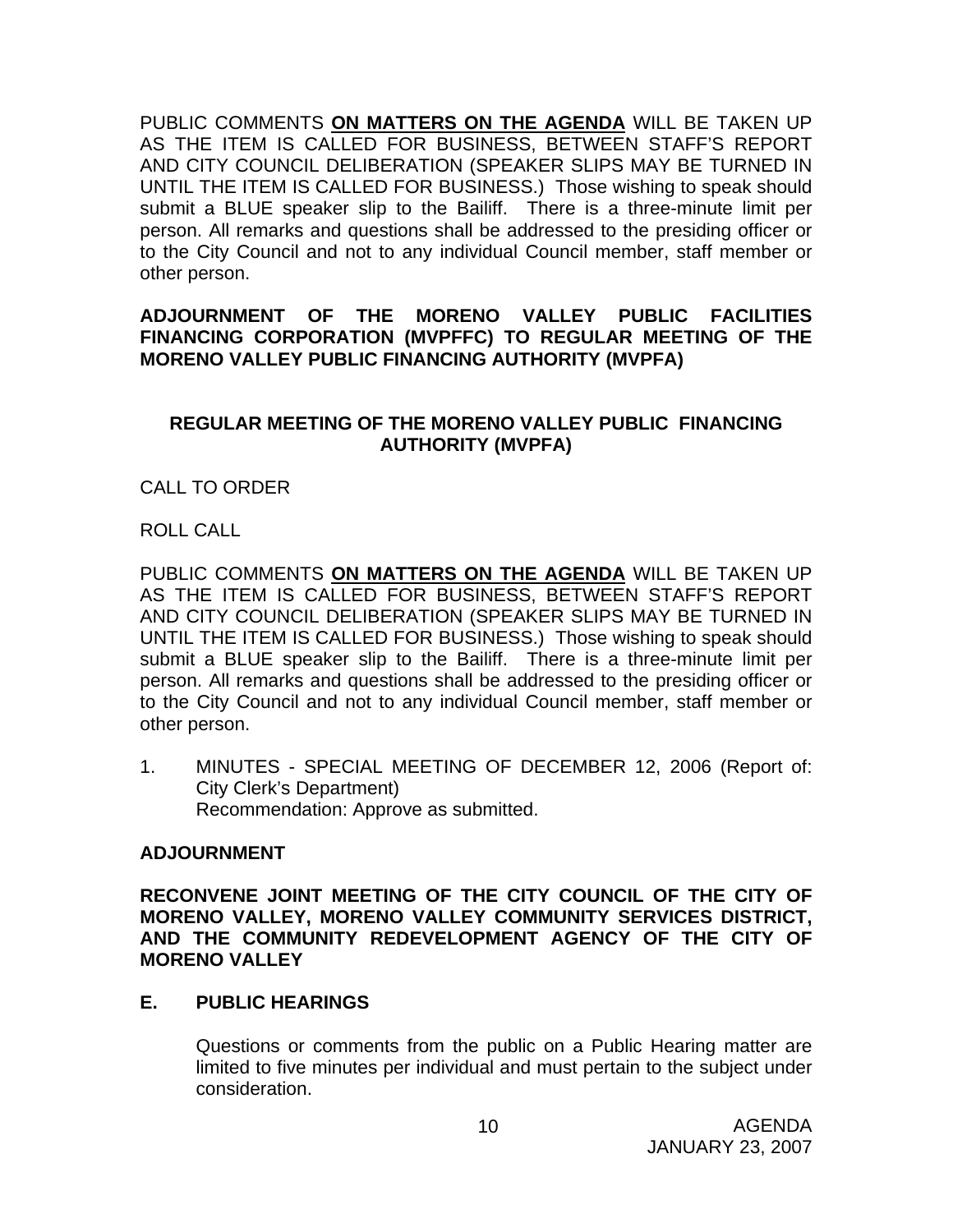Those wishing to speak should complete and submit a GOLDENROD speaker slip to the Bailiff.

- E1. CDBG AND HOME PROGRAM OBJECTIVES AND POLICIES FOR PROGRAM YEAR 2007-2008 (Report of: Economic Development Department) Recommendation: That the City Council
	- 1. Conduct a public hearing to allow the public an opportunity to comment on the needs of low and moderate income residents and the CDBG Target Areas; and
	- 2. Approve CDBG and HOME Program Objectives and Policies for the 2007-2008 Program Year.
- E2. A PUBLIC HEARING ON THE FOLLOWING LAND USE PROPOSALS:

 Project 1: General Plan Amendment (PA04-0196) and Zone Change (PA04-0195) for certain property located south of State Route 60 and east of Moreno Valley Auto Mall, at Eucalyptus Avenue and between Pettit Street and Quincy Street, to change 62.07-net acres of Business Park land use to 32.96-net acres of Business Park and 27.14-net acres of Residential 15 and change 46.12-net acres of Residential 2 land use to 12.17-net acres of Residential 2, 9.39-net acres of Residential 15, and 21.83-net acres of Residential 5. Tentative Tract Map No. 32255 (PA04-0197) is also being processed concurrently, in order to subdivide the project site into 83 singlefamily lots in the R5 zone and 16 lots in the RA-2 zone along with two R15 zoned lots, a BP zoned lot and a BPX zone lot;

Project 2: General Plan Amendment PA06-0110 and Pre-Zoning PA06-0099 to establish a R3 (Residential-3) land use district for a 46 gross (37 net) acre site, located on the north side of Pigeon Pass Rd. just north of the city limits in the County of Riverside for future consideration of inclusion of the site into the City of Moreno Valley and its Sphere of Influence by the Riverside County Local Area Formation Commission (LAFCO). Tentative Tract Map No. 31394 (PA05-0189) is also being processed concurrently in order to subdivide a 37 net acre parcel of land into 78 individual single-family residential lots. Applicant: Pigeon Pass LP

 Project 3: General Plan Amendment PA06-0078 and Pre-Zoning PA05-0079 to establish a R1 (Residential-1) land use district for a 64.7 gross (52 net) acre site, located on the northeast corner of Manzanita Avenue and Quincy Street, just west of Redlands Blvd.,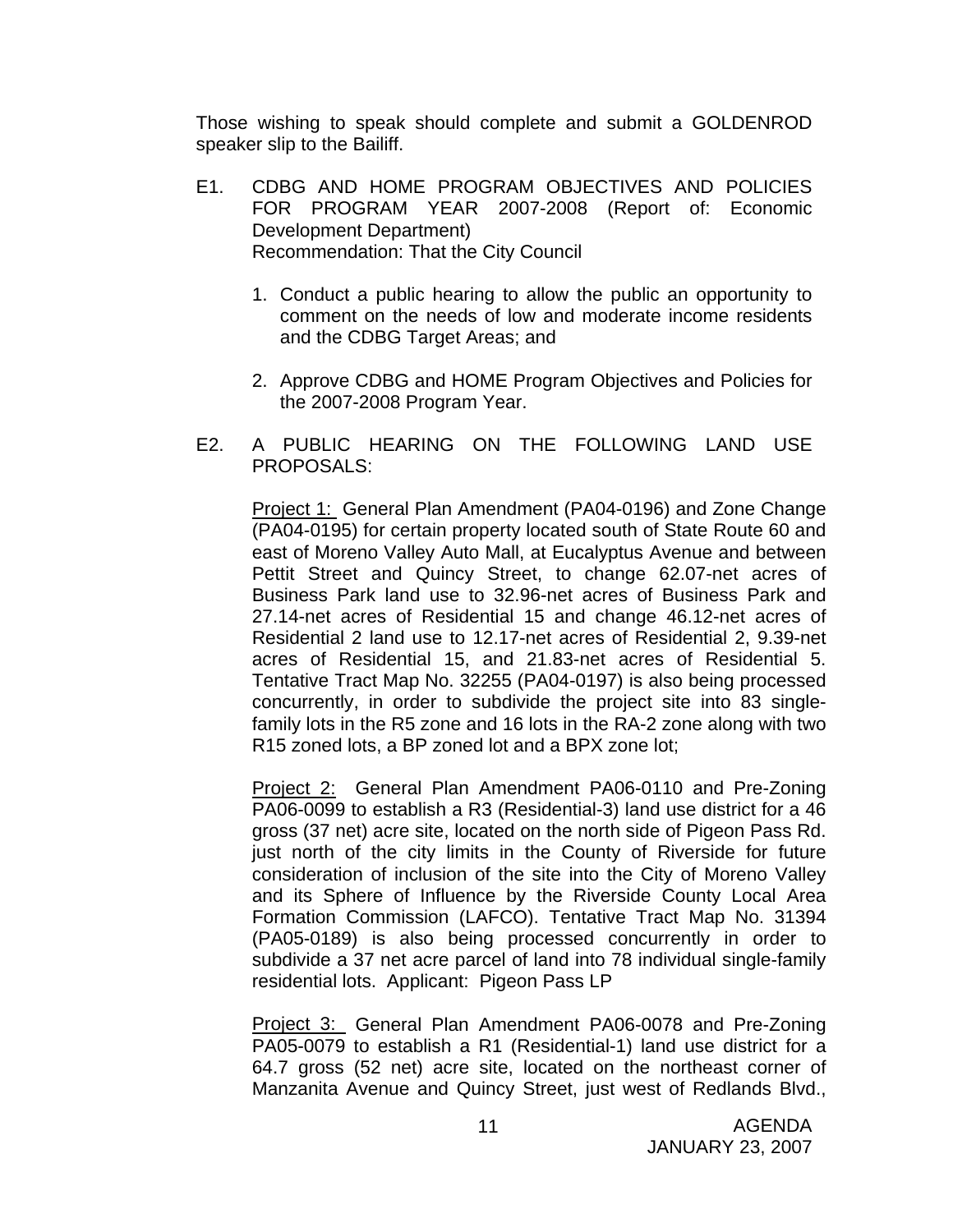with a majority of the site located just north of the city limits line in the County of Riverside, for future consideration of inclusion of the site into the City of Moreno Valley and its Sphere of Influence by the Riverside County Local Area Formation Commission (LAFCO). Tentative Tract Map No. 31206 (PA05-0077) is also being processed concurrently in order to subdivide a 52 net acre parcel of land into 23 individual single-family residential lots. Applicant: Hall and Foreman Inc.

 Project 4: General Plan Amendment and Zone Change (PA06-0148) for the purpose of requesting expansion of the City's sphere of influence and annexation of approximately 18 acres into the boundaries of the City of Moreno Valley. The proposed General Plan designation is Business Park. The proposed zoning is Industrial. Applicant: City of Moreno Valley (Report of: Community Development Department)

Recommendation: That the City Council:

- 1. Conduct a public hearing for review of Project 1 and defer taking action on Project 1 until after the public hearing for Project 4;
- 2. Conduct a public hearing for review of Project 2, and defer taking action on Project 2 until after the public hearing for Project 4;
- 3. Conduct a public hearing for review of Project 3, and defer taking action on Project 3 until after the public hearing for Project 4;
- 4. Conduct a public hearing for review of Project 4;
- 5. Adopt a Negative Declaration for Project 1 applications PA04-0196 (General Plan Amendment), PA04-0195 (Zone Change), PA04-0197 (Tentative Tract Map No. 32255). The projects, individually and cumulatively, will not result in a significant effect on the environment;
- 6. Adopt a Negative Declaration for Project 2 applications PA06-0110 (General Plan Amendment), PA06-0099 (Pre-Zoning), and PA05-0189 (Tentative Tract Map No. 31394). The projects, individually and cumulatively, will not result in a significant effect on the environment;
- 7. Adopt a Negative Declaration for Project 3 applications PA05-0078 (General Plan Amendment), PA05-0079 (Pre-Zoning), and PA05-0077(Tentative Tract Map No. 31206).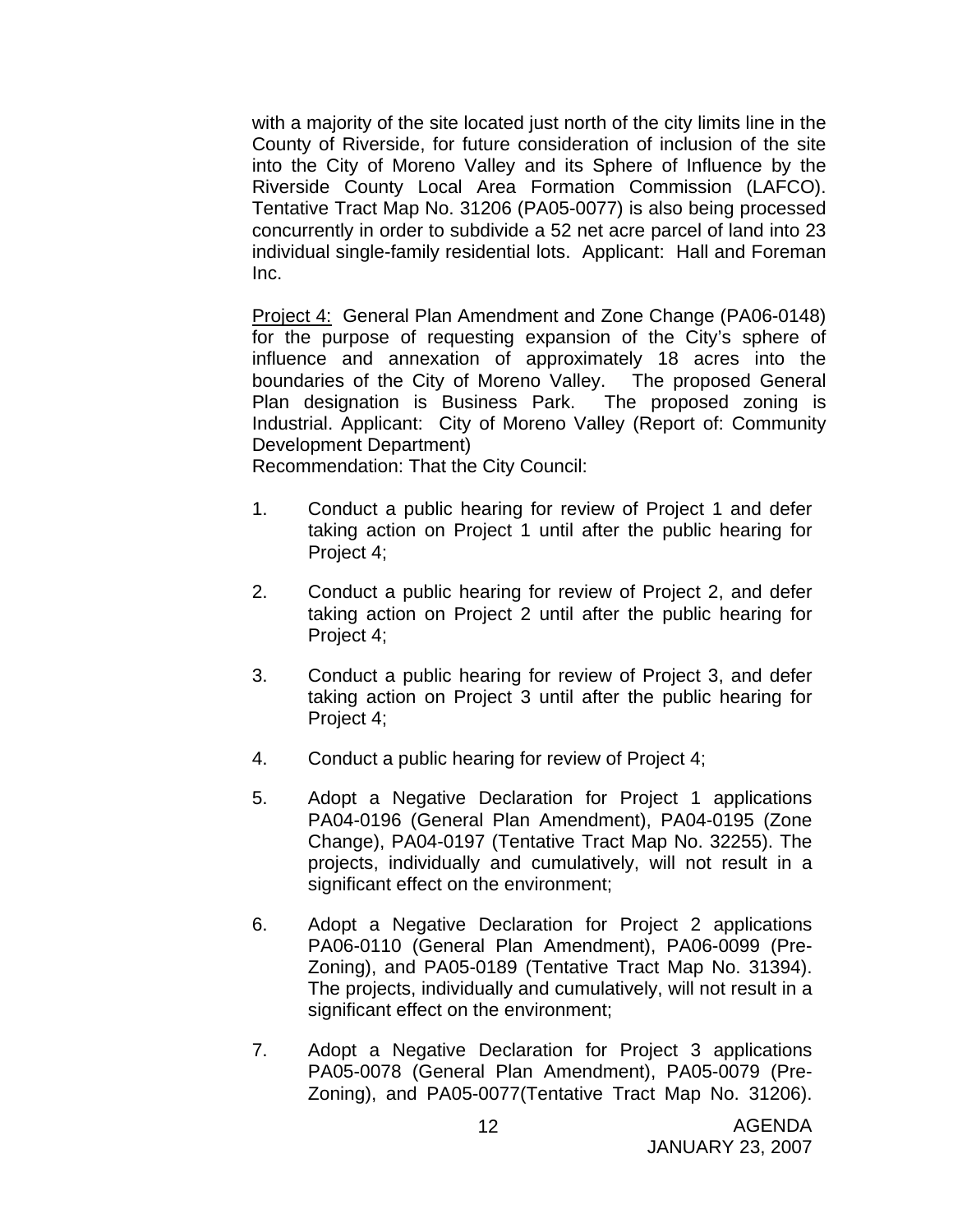The projects, individually and cumulatively, will not result in a significant effect on the environment;

- 8. Recognize that Project 4 qualifies as an exemption under 15061(b)(3) of the CEQA Guidelines in that the project does not have the potential for a significant impact on the environment;
- 9. Approve Resolution No. 2007-07 approving PA04-0196, PA06-0110, PA05-0078, and PA06-0148, thereby establishing General Plan Land Use Map designations for Projects 1, 2, 3, and 4 as described in the Resolution, and the revised General Plan Maps as attached to the Resolution as Exhibits A, B, C and D;

#### Resolution No. 2007-07

A Resolution of the City Council of the City of Moreno Valley, California, Approving a General Plan Amendment (PA04- 0196) to Change the Land Use for the 108.19-Net Acres of Assessor Parcel Numbers 477-120-001, 006, 007, 008, 014, and 015 from 62.07-Net Acres of Business Park to 32.96-Net Acres of Business Park and 27.14-Net Acres of Residential 15 and Change 46.12-Net Acres of Residential 2 to 12.17- Net Acres of Residential 2, 9.39-Net Acres of Residential 15 and 21.83-Net Acres of Residential 5; A General Plan Amendment (PA06-0110) Establishing the Land Use Designation of R3 (Residential-3) for Approximately 46 Gross Acres Generally Located on the East Side of Pigeon Pass Road Just East of the City Limit Line (Assessor Parcel Numbers 259-220-028 (Portion of), 259-250-001 (Portion of), 259-230-002 (Portion of), 259-230-005 and 259-240-004; A General Plan Amendment (PA05-0078) Establishing the Land Use Designation of R1 (Residential-1) for Approximately 64.9 Gross Acres Generally Located on Northeast Corner of Manzanita Avenue and Quincy Street Just West of Redlands Boulevard (Assessor Parcel Numbers 473-120-011, 012, 013 and 016; and a General Plan Amendment PA06-0148) from Business Park to Industrial, Thereby Establishing General Plan Land Use Map Designations for Certain Properties as Described in the Resolution and the Revised General Plan Maps as Attached to the Resolution as Exhibits A, B, C, and D

10. Introduce Ordinance No. 735 approving Project 1 Zone Change (PA04-0195) from Business Park and RA-2 to Business Park, Business Park Mixed Use, R15, R5 and RA-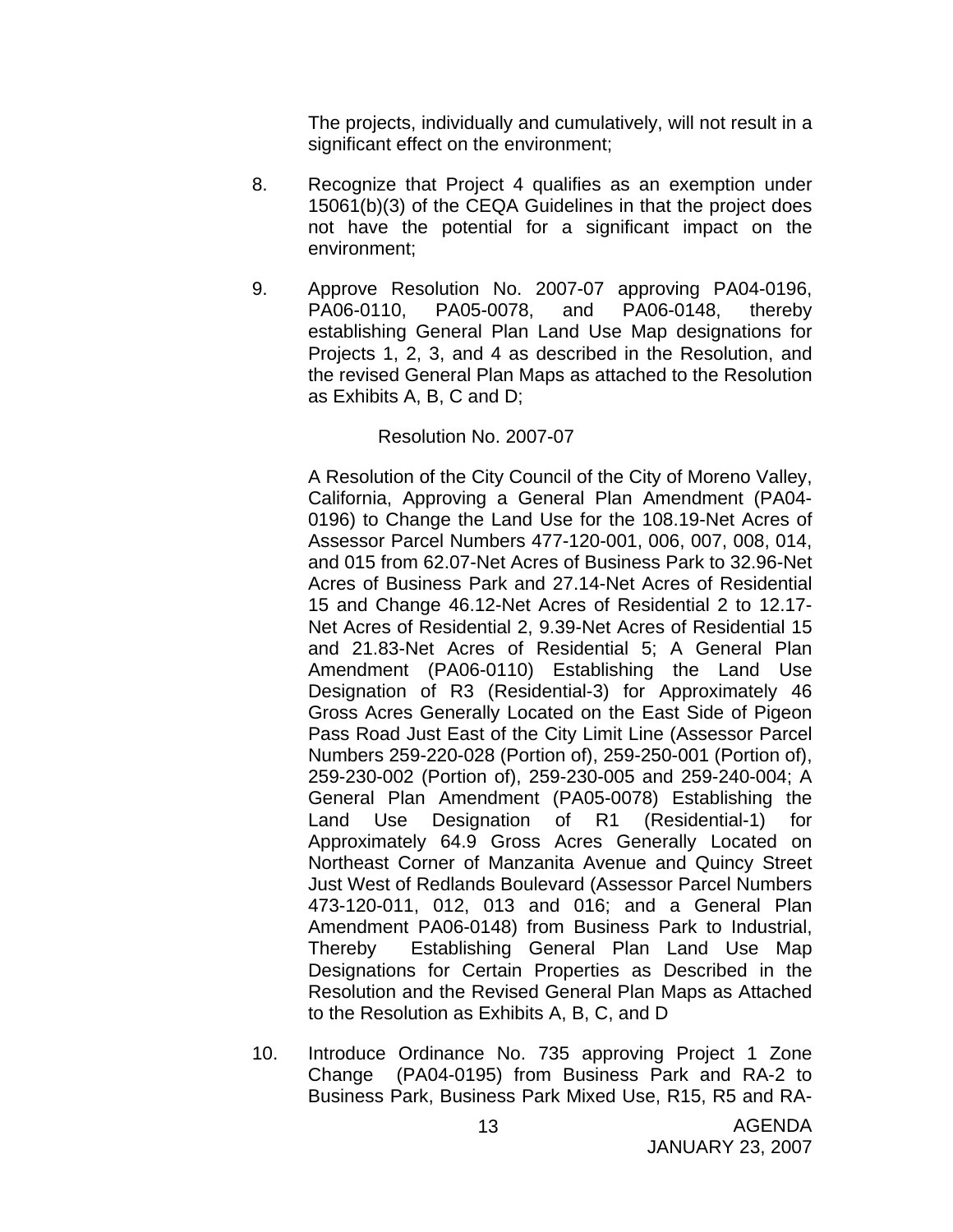2, based on the findings in the Ordinance, and the revised Zoning Atlas page as attached to the ordinance as Exhibit A;

#### Ordinance No. 735

An Ordinance of the City Council of the City of Moreno Valley, California, Approving PA04-0195 (Zone Change) to Change the Land Use for the 108.19-Net Acres of Assessor's Parcel Numbers 477-120-001, 006, 007, 008, 014, and 015 from 62.07-Net Acres of Business Park Zone to 30.94-Net Acres of Business Park, 2.02-Net Acres of Business Park Mixed Use and 27.14-Net Acres of R15 Zone and Change 46.12-Net Acres of RA-2 Zone to 12.17-Net Acres of RA-2, 9.39-Net Acres of R15 and 21.83-Net Acres of R5 Zone

11. Introduce Ordinance No. 736 approving Project 2 Pre-Zoning (PA06-0099) to establish a R3 (Residential-3) zoning designation, based on the findings in the Ordinance, and the revised Zoning Atlas page as attached to the ordinance as Exhibit A;

#### Ordinance No. 736

An Ordinance of the City Council of the City of Moreno Valley, California, Amending the Official Zoning Atlas of said City, to Request Project Inclusion into the City of Moreno Valley and Within the City's Sphere of Influence as Well as Establishing Prezoning or an R3 (Residential 3) Zoning Classification on a 45 (Net) Acre Parcel of Land Located on the East Side of Pigeon Pass Road, North of the City Limits in the County of Riverside and Finding that a Negative Declaration Shall be adopted Based on the California Environmental Quality Act Guidelines for said Application (PA06-0099)

12. Introduce Ordinance No. 737 approving Project 3 Pre-Zoning (PA05-0079) to establish a R1 (Residential-1) zoning designation, based on the findings in the Ordinance, and the revised Zoning Atlas page as attached to the ordinance as Exhibit A;

### Ordinance No. 737

An Ordinance of the City Council of the City of Moreno Valley, California, Amending the Official Zoning Atlas of said City, to Request Project Inclusion into the City of Moreno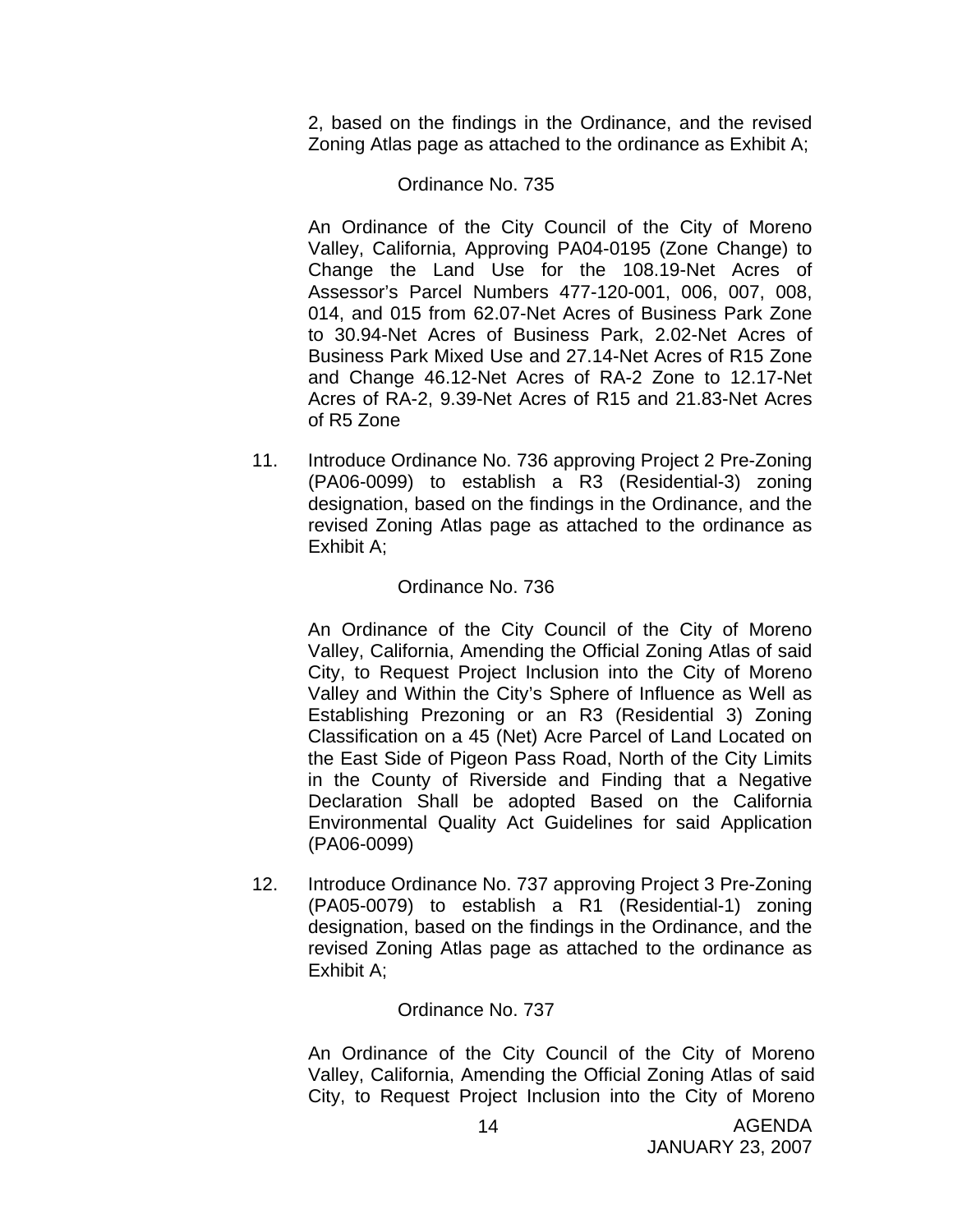Valley and within the City's Sphere of Influence as Well as Establishing Prezoning or an R1 (Residential 1) Zoning Classification on a 64.9 Gross (52.4 Net) Acre Parcel of Land (Including 61.20 Acres in the County of Riverside and 3.50 Acres in the City of Moreno Valley) Located on the Northeast Corner of Manzanita and Quincy Street, with Redlands Boulevard to the East, North of the City Limits in the County of Riverside and Finding that a Negative Declaration Shall be Adopted Based on the California Environmental Quality Act Guidelines for said Application (PA05-0079)

13. Introduce Ordinance No. 738 approving Project 4 Pre-zoning (PA06-0148) establishing Industrial zoning within the proposed area for expansion of the City's sphere of influence, City boundary, and Community Services District based on the findings in the Ordinance, and the revised Zoning Atlas page as attached to the ordinance as Exhibit A;

#### Ordinance No. 738

An Ordinance of the City Council of the City of Moreno Valley, California, Amending the Official Zoning Atlas of said City, to Establish the Industrial Designation as Pre-Zoning for Approximately Three Acres, and Request Inclusion into the City's Sphere of Influence and City Boundary of Approximately 18 Acres, in the General Alignment of the Old Highway 215 Right-Of-Way Between Alessandro Boulevard and Cactus Avenue, and Finding that the Proposal is Exempt Under Section 15061(B)(3) of the California Environmental Quality Act Guidelines for said Application (PA06-0148)

14. Approve Resolution No. 2007-08 approving Project 1 Tentative Tract Map No. 32255 (PA04-0197), based on the findings in the Resolution, and the conditions of approval as attached to the resolution as Exhibit A;

### Resolution No. 2007-08

A Resolution of the City Council of the City Of Moreno Valley, California, Approving PA04-0197 (Tentative Tract Map No. 32255), to Subdivide the 108.19-Net Acres Of Assessor's Parcel Numbers 477-120-001, 006, 007, 008, 014 Into 103 Lots. The Subdivision Proposes Single-Family Lots in the R5 Zone (83 Lots) and RA-2 Zones (16 Lots) Along With Two R15 Zoned Lots, a BP Zoned Lot, a BPX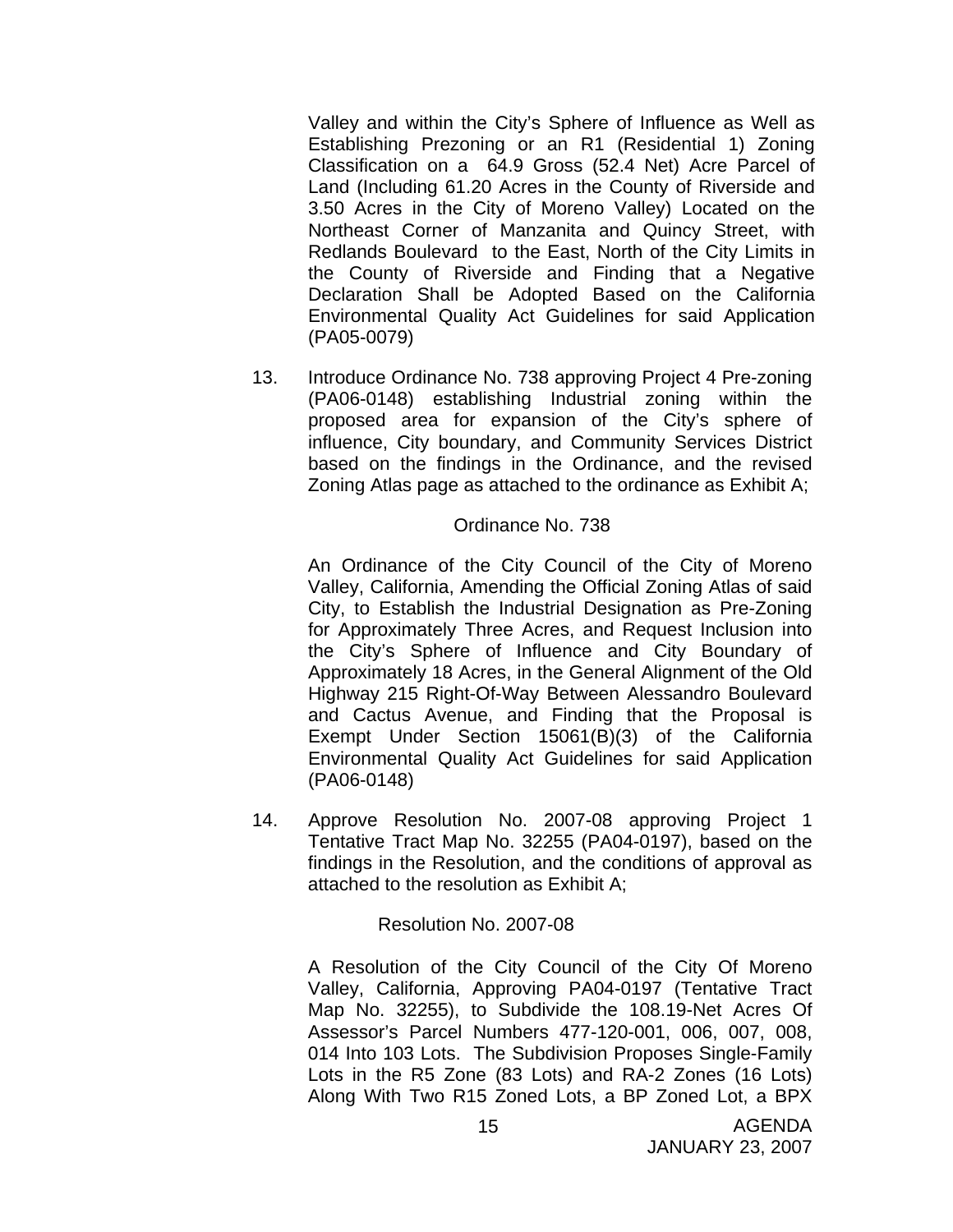Zoned Lot and Lettered Lots for Common Water Quality **Basins** 

15. Approve Resolution No 2007-09 approving Project 2 Tentative Tract Map No.31394 (PA05-0189) based on the findings in the Resolution, and the conditions of approval as attached to the resolution as Exhibit A;

### Resolution No. 2007-09

A Resolution of the City Council of the City of Moreno Valley, California, Approving Tentative Tract Map No. 31394 for a 78 Single-Family Residential Lot Subdivision and Various Common Lots for Open Space Purposes on a 45 (Net) Acre Parcel of Land Located on the East Side of Pigeon Pass Road, Primarily North of the City Limits in the County of Riverside

16. Approve Resolution No. 2007-10 implementing Project 2 by action of the City Council, requesting that the Riverside Local Agency Formation Commission initiate proceedings for the expansion of the sphere of influence and the City's boundary, as identified in Exhibit A;

Resolution No. 2007-10

A Resolution of the City Council of the City of Moreno Valley, California, Requesting the Riverside Local Agency Formation Commission to Initiate Proceedings for the Expansion of the Sphere of Influence of the City, and the City Boundary

17. Approve Resolution No. CSD 2007-02 implementing Project 2 by action of the Moreno Valley Community Services District, requesting that the Riverside Local Agency Formation Commission initiate proceedings for the expansion of the Community Services District in conjunction with a related expansion of the sphere of influence and annexation as identified in Exhibit A;

Resolution No. CSD 2007-02

A Resolution of the Moreno Valley Community Services District Board of Directors of the City of Moreno Valley, California to Request the Riverside Local Agency Formation Commission to Initiate Proceedings for the Expansion of the Community Services District in Conjunction With a Related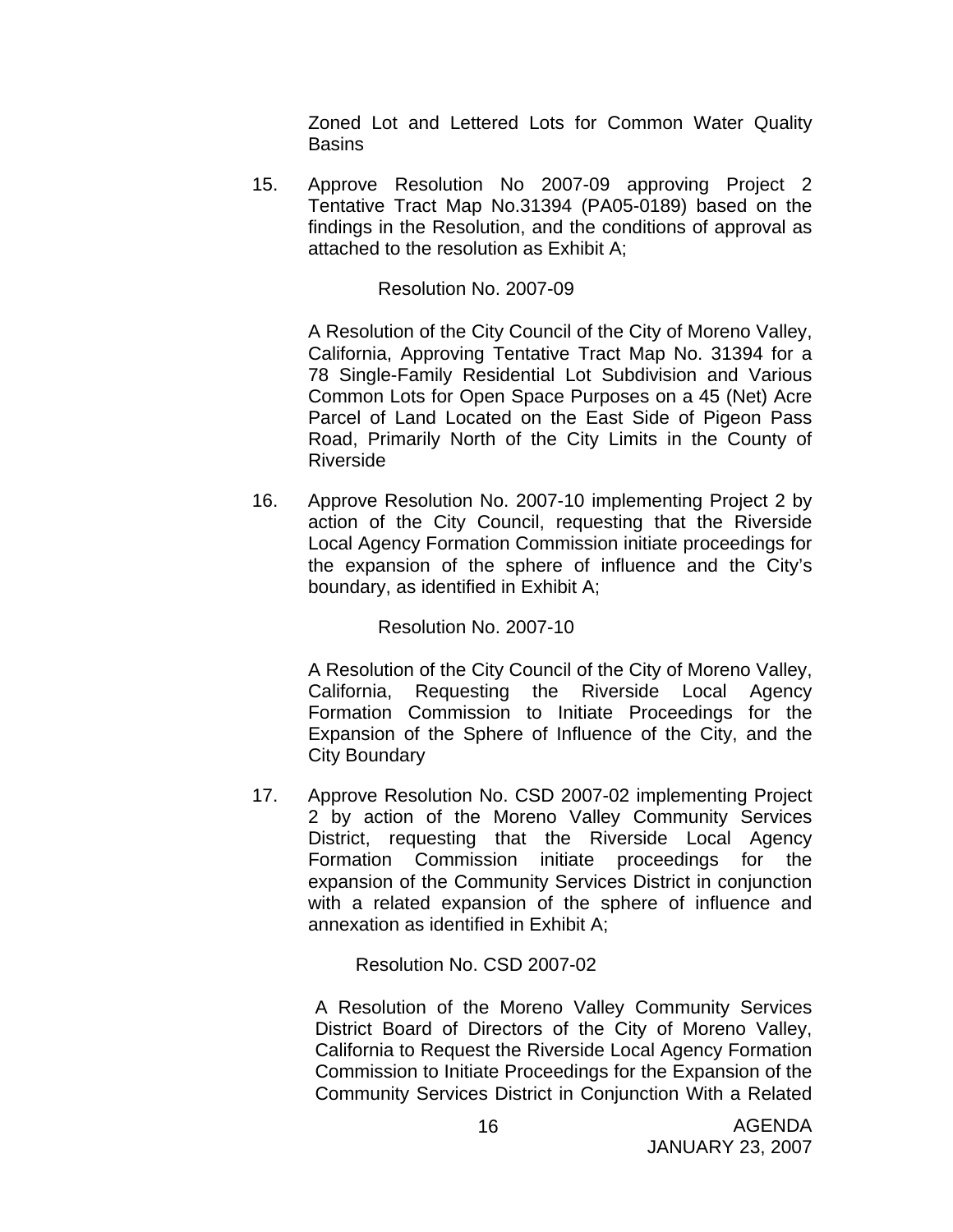Expansion of the Sphere of Influence and Annexation

18. Approve Resolution No. 2007-11 approving Project 3 Tentative Tract Map No. 31206 (PA05-0077) based on the findings in the Resolution, and the conditions of approval as attached to the resolution as Exhibit A;

Resolution No. 2007-11

A Resolution of the City Council of the City of Moreno Valley, California, Approving Tentative Tract Map No. 31206 (PA05- 0077) for a 23 Lot Single-Family Residential Lot Subdivision and Various Common Lots for Drainage Purposes on a 64.7 Gross (52.37 Net) Acre Parcel of Land (61.20 Acres Located in the County of Riverside and 3.50 Acres within the City of Moreno Valley) Located on the Northeast Corner of Manzanita Avenue and Quincy Street Off of Redlands **Boulevard** 

19. Approve Resolution No. 2007-12 implementing Project 3 by action of the City Council, requesting that the Riverside Local Agency Formation Commission initiate proceedings for the expansion of the sphere of influence and the City's boundary, as identified in Exhibit A;

Resolution No. 2007-12

A Resolution of the City Council of the City of Moreno Valley, California, Requesting the Riverside Local Agency Formation Commission to Initiate Proceedings for the Expansion of the Sphere of Influence of the City, and the City Boundary

20. Approve Resolution No. CSD 2007-03 implementing Project 3 by action of the Moreno Valley Community Services District, requesting that the Riverside Local Agency Formation Commission initiate proceedings for the expansion of the Community Services District in conjunction with a related expansion of the sphere of influence and annexation as identified in Exhibit A;

Resolution No. CSD 2007-03

A Resolution of the Moreno Valley Community Services District Board of Directors of the City of Moreno Valley, California to Request the Riverside Local Agency Formation Commission to Initiate Proceedings for the Expansion of the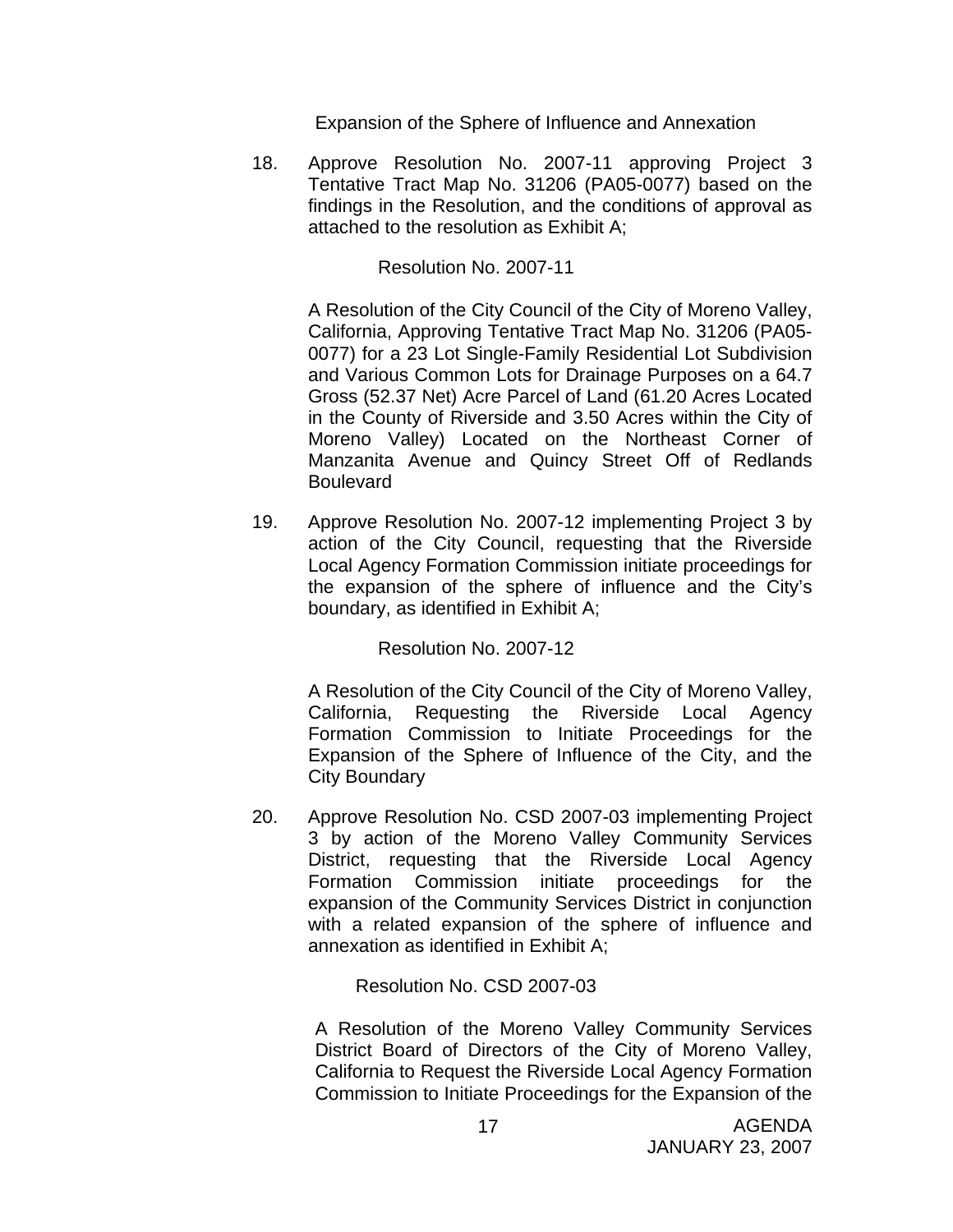Community Services District in Conjunction With a Related Expansion of the Sphere of Influence and Annexation

21. Approve Resolution No. 2007-13 implementing Project 4 by action of the City Council, requesting that the Riverside Local Agency Formation Commission initiate proceedings for the expansion of the sphere of influence and the City's boundary, as identified in Exhibit A;

### Resolution No. 2007-13

A Resolution of the City Council of the City of Moreno Valley, California, Requesting the Riverside Local Agency Formation Commission to Initiate Proceedings for the Expansion of the Sphere of Influence of the City, and the City Boundary

22. Approve Resolution No. CSD 2007-04 implementing Project 4 by action of the Moreno Valley Community Services District, requesting that the Riverside Local Agency Formation Commission initiate proceedings for the expansion of the Community Services District in conjunction with a related expansion of the sphere of influence and annexation as identified in Exhibit A;

Resolution No. CSD 2007-04

A Resolution of the Moreno Valley Community Services District Board of Directors of the City of Moreno Valley, California to Request the Riverside Local Agency Formation Commission to Initiate Proceedings for the Expansion of the Community Services District in Conjunction With a Related Expansion of The Sphere of Influence and Annexation

### **F. ITEMS REMOVED FROM CONSENT CALENDARS FOR DISCUSSION OR SEPARATE ACTION**

# **G. REPORTS**

- G1. CITY COUNCIL REPORTS ON REGIONAL ACTIVITIES
	- a) Report on March Joint Powers Commission by Council Member Stewart
- G2. APPOINTMENT TO THE PARKS AND RECREATION COMMISSION (TEENAGE MEMBER) (Report of: City Clerk)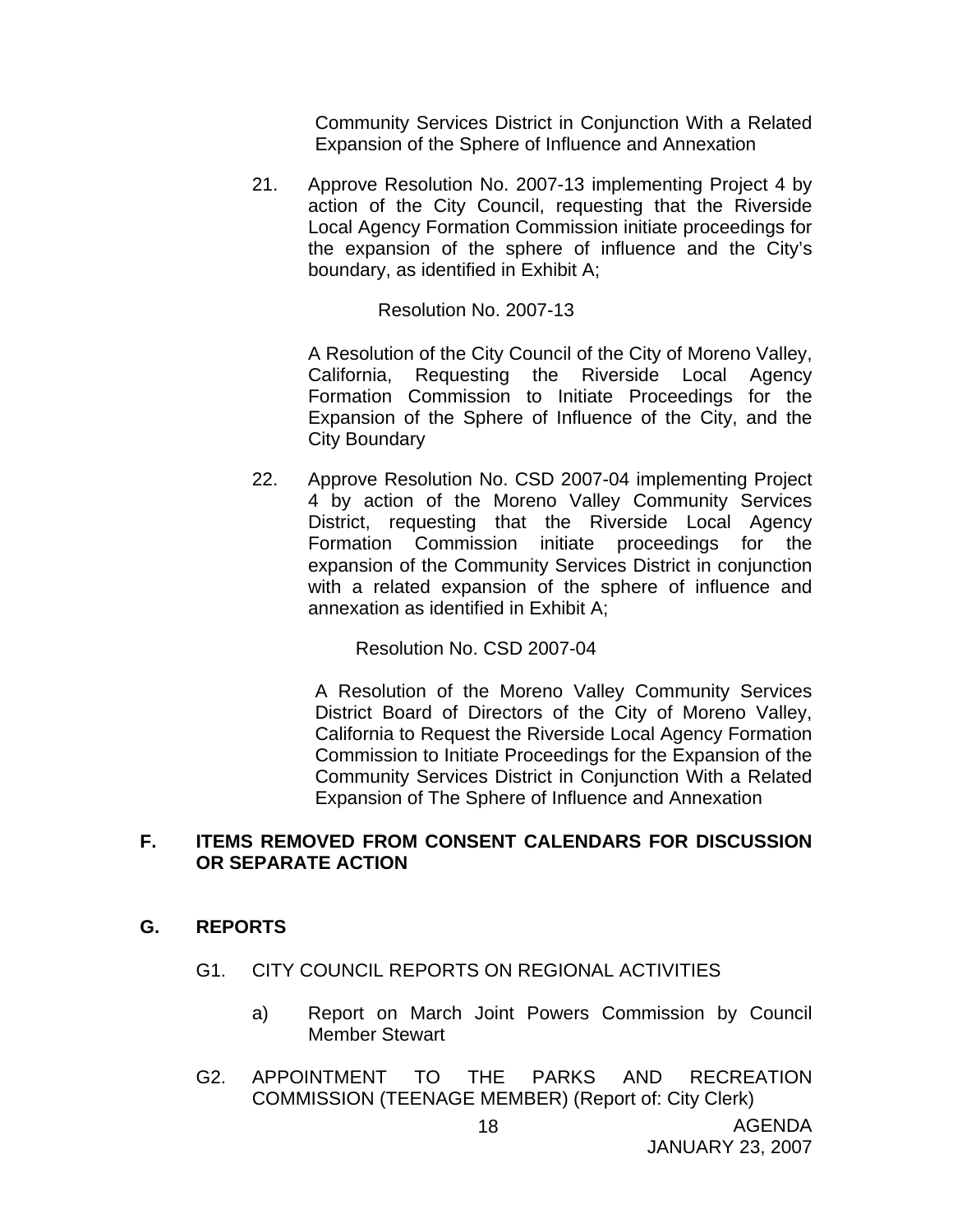Recommendation: That the City Council

- 1. Appoint Elena Arciniega, an incumbent, as a teenage member to the Parks and Recreation Commission for a term expiring January 27, 2010, or until high school graduation, whichever comes first;
- 2. If an appointment is not made, declare the position vacant and authorize the City Clerk to re-notice the position as vacant.
- G3. ESTABLISHMENT OF "RANCHO BELAGO" AS A COMMUNITY NAME FOR THE AREA GENERALLY EAST OF LASSELLE STREET WITHIN THE CITY OF MORENO VALLEY (Report of: Community Development Department) Recommendation:
	- 1. Adopt Resolution No. 2007-09 supporting the establishment of "Rancho Belago" as a community name for the area generally east of Lasselle Street within the City of Moreno Valley.

Resolution No. 2007-09

A Resolution of the City Council of the City of Moreno Valley, California, Supporting the Establishment of "Rancho Belago" as a Community Name for the Area Generally East of Lasselle Street within the City of Moreno Valley

G4. CITY MANAGER'S REPORT (Informational Oral Presentation – not for Council action)

# **H. LEGISLATIVE ACTIONS**

ORDINANCES - 1ST READING AND INTRODUCTION

H1. ORDINANCE NO. 734, AN ORDINANCE OF THE CITY COUNCIL OF THE CITY OF MORENO VALLEY EXTENDING BY ONE YEAR THE CURRENT INTERIM URGENCY ORDINANCE NO. 713 AND EXTENSION URGENCY ORDINANCE NO. 715 WHICH IMPOSES A MORATORIUM ON THE ESTABLISHMENT AND OPERATION OF MEDICAL MARIJUANA DISPENSARIES (Report of: City Attorney)

 Recommendation: That the City Council adopt Ordinance No. 734, a one year extension of interim urgency Ordinance No. 713 and extension urgency Ordinance No. 715 that currently imposes a moratorium on the establishment and operation of medical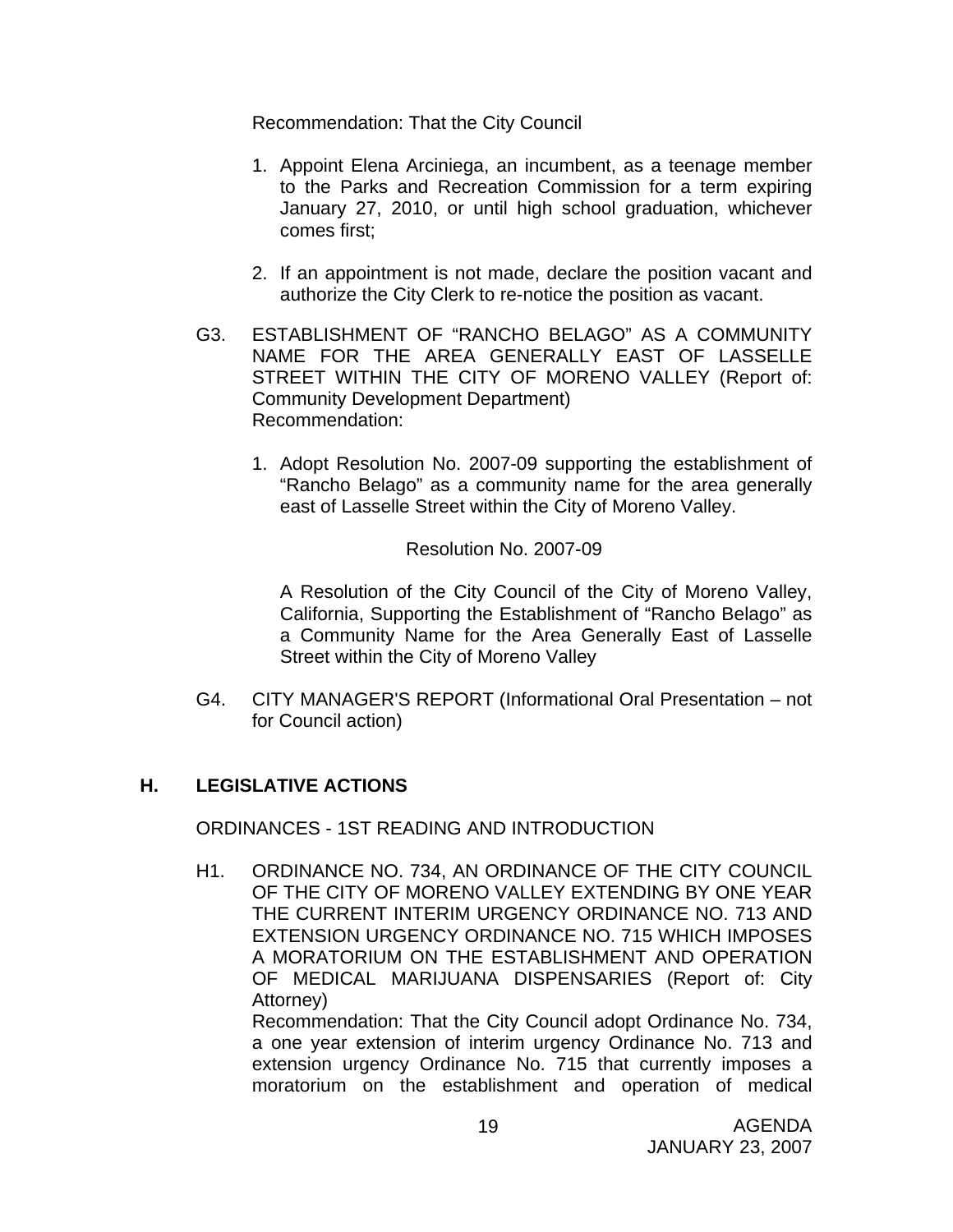marijuana dispensaries in the City.

Ordinance No. 734

 An Ordinance of the City Council of the City of Moreno Valley, California, Extending Interim Urgency Ordinance 713, Adopting a Moratorium on the Establishment and Operation of Medical Marijuana Dispensaries Pursuant to Section 65858 of the California Government Code

ORDINANCES - 2ND READING AND ADOPTION - NONE

ORDINANCES - URGENCY ORDINANCES - NONE

RESOLUTIONS – NONE

### PUBLIC COMMENTS **ON ANY SUBJECT NOT ON THE AGENDA** UNDER THE JURISDICTION OF THE CITY COUNCIL

Those wishing to speak should complete and submit a BLUE speaker slip to the Bailiff. There is a three-minute time limit per person. All remarks and questions shall be addressed to the presiding officer or to the City Council and not to any individual Council member, staff member or other person.

### **CLOSING COMMENTS AND/OR REPORTS OF THE CITY COUNCIL, COMMUNITY SERVICES DISTRICT, OR COMMUNITY REDEVELOPMENT AGENCY**